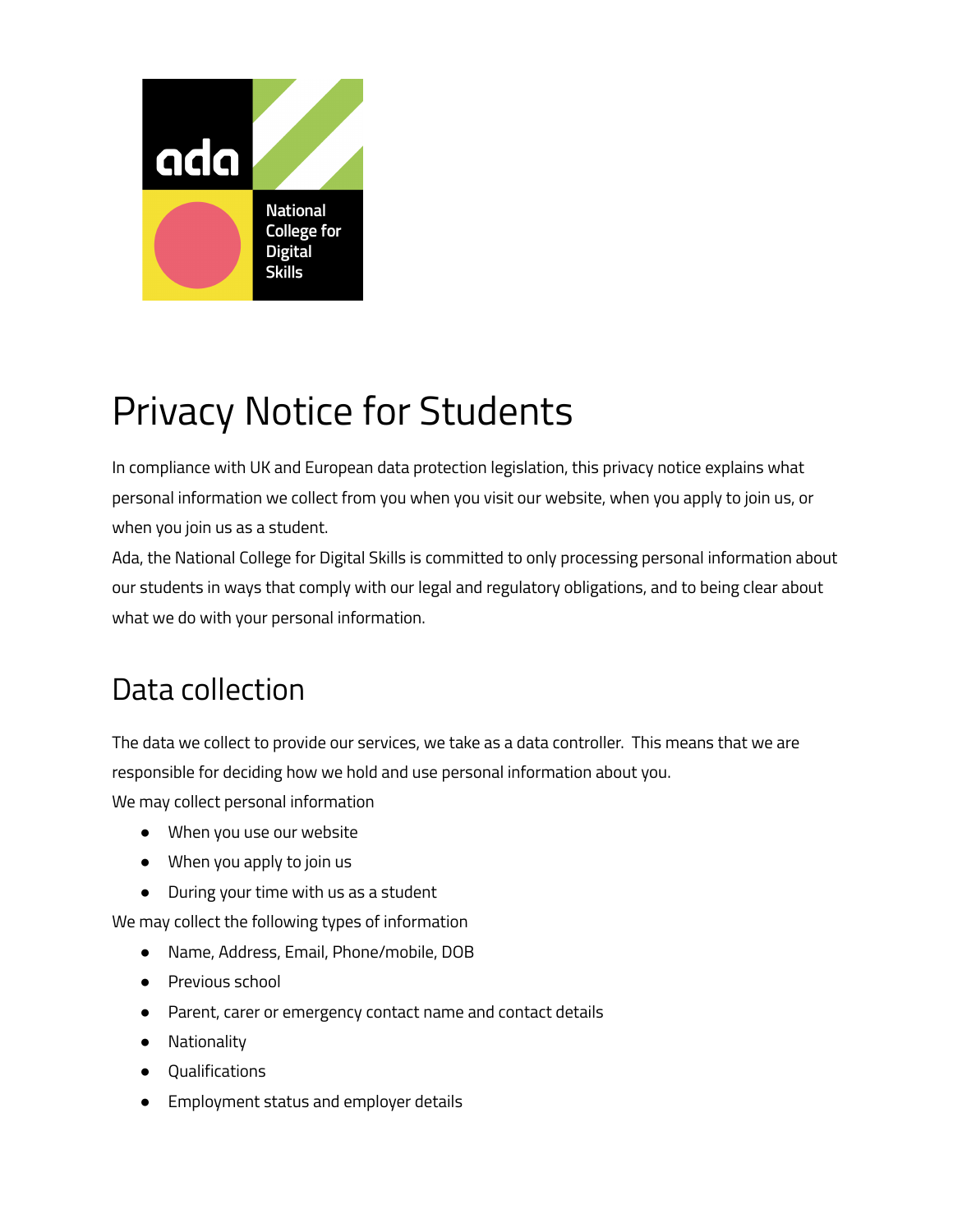- CCTV footage
- Information obtained through electronic means such as access card records
- Information about your use of our information and communications systems
- Photographs
- Internal and external academic performance data
- Pastoral data such as attendance records and other data described in our Behaviour Policy or Learner Agreement

## Special Categories of data

We also collect special category data, necessary for legal requirements and reporting but also to help us provide you with the most effective education and to keep you safe whilst in the College. Special categories of particularly sensitive personal information require higher levels of protection. We need to have further justification for collecting, storing and using this type of personal information and we do this with either your consent or as permitted by UK and EU data protection legislation The special category information we collect includes:

- Learning difficulty/disabilities
- Ethnicity
- Legal sex
- Gender
- Disability & learning support, e.g. Education Healthcare Plan (EHCP)
- Household status
- Details of any Criminal convictions

### Why do we collect this information?

The personal data collected is needed in order to

- provide you with higher and further education
- to give our staff information necessary to facilitate your learning
- for necessary funding and administrative purposes
- to meet our legal and regulatory obligations as a college
- promote the college to prospective students or clients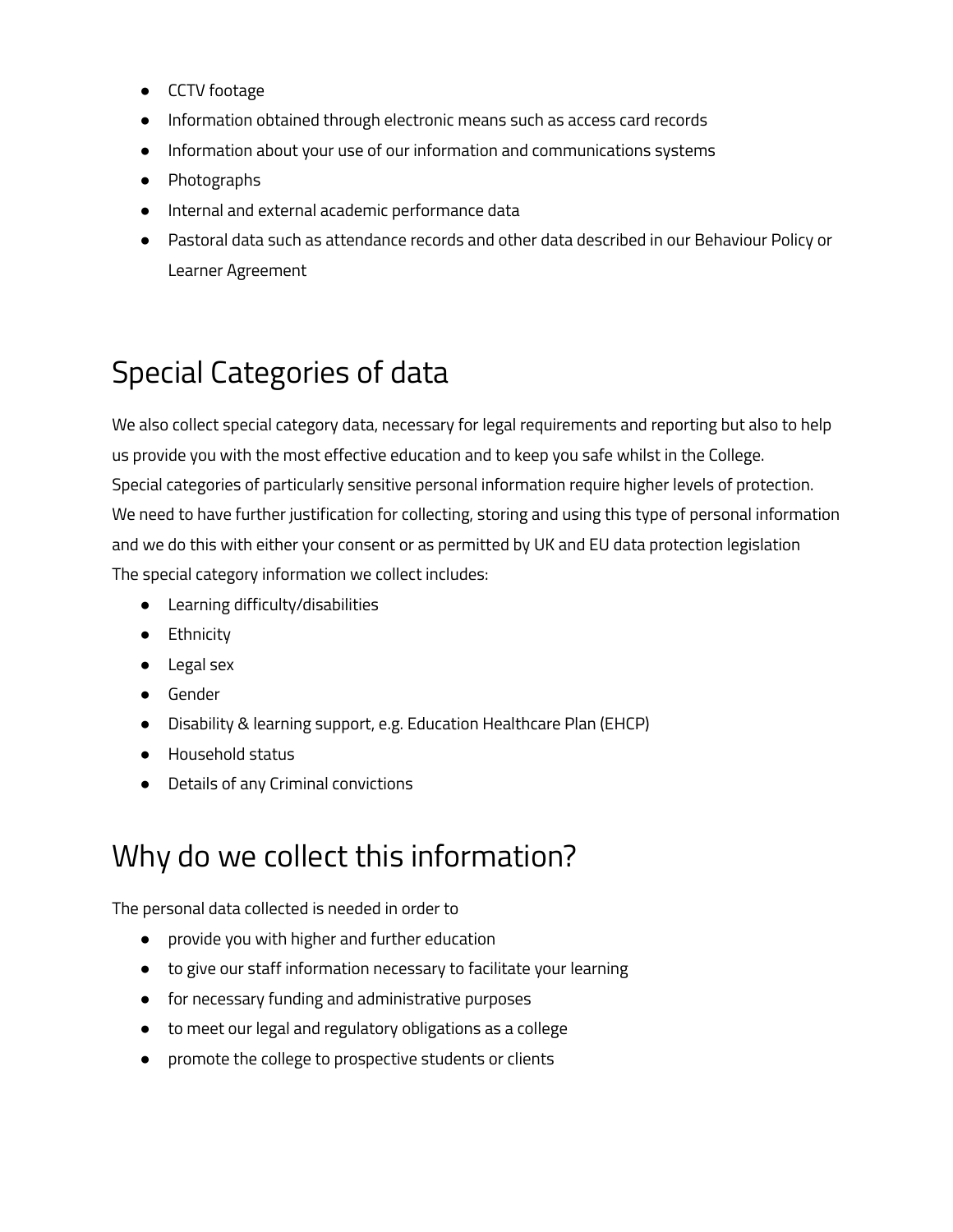Information we may collect through our website is needed

- to help identify your computer
- analyse data about web page traffic and to help us tailor our website for your needs
- to allow students to access information they may require

We are committed to keeping your information up to date as far as is reasonably possible. However, if you believe that we have made an error, then please contact us.

### Website cookies

We also capture data using Cookies. A cookie consists of a piece of text sent by a web server to a web browser, and is stored by the browser. The information is then sent back to the server each time the browser requests a page from the server. This enables the web server to identify and track the web browser. For more specific details about the types of cookies we use please refer to our Cookies Policy.

### How do we use the data we collect?

The majority of our data is held within our student database, accessible only to those staff who need access.

Information collected may be used for the following

- to inform you of college related activities and news
- pastoral and academic monitoring
- safeguarding
- correspondence regarding your programme of study
- distribution of examination/registration documents
- storage and usage of student images to create ID Cards and for identification purposes
- contacting students via text, e-mail or post using information collected on the enrolment form/learning agreement
- the provision of advice and support
- registration with awarding bodies
- we make use CCTV cameras throughout the College for security, crime prevention and safeguarding purposes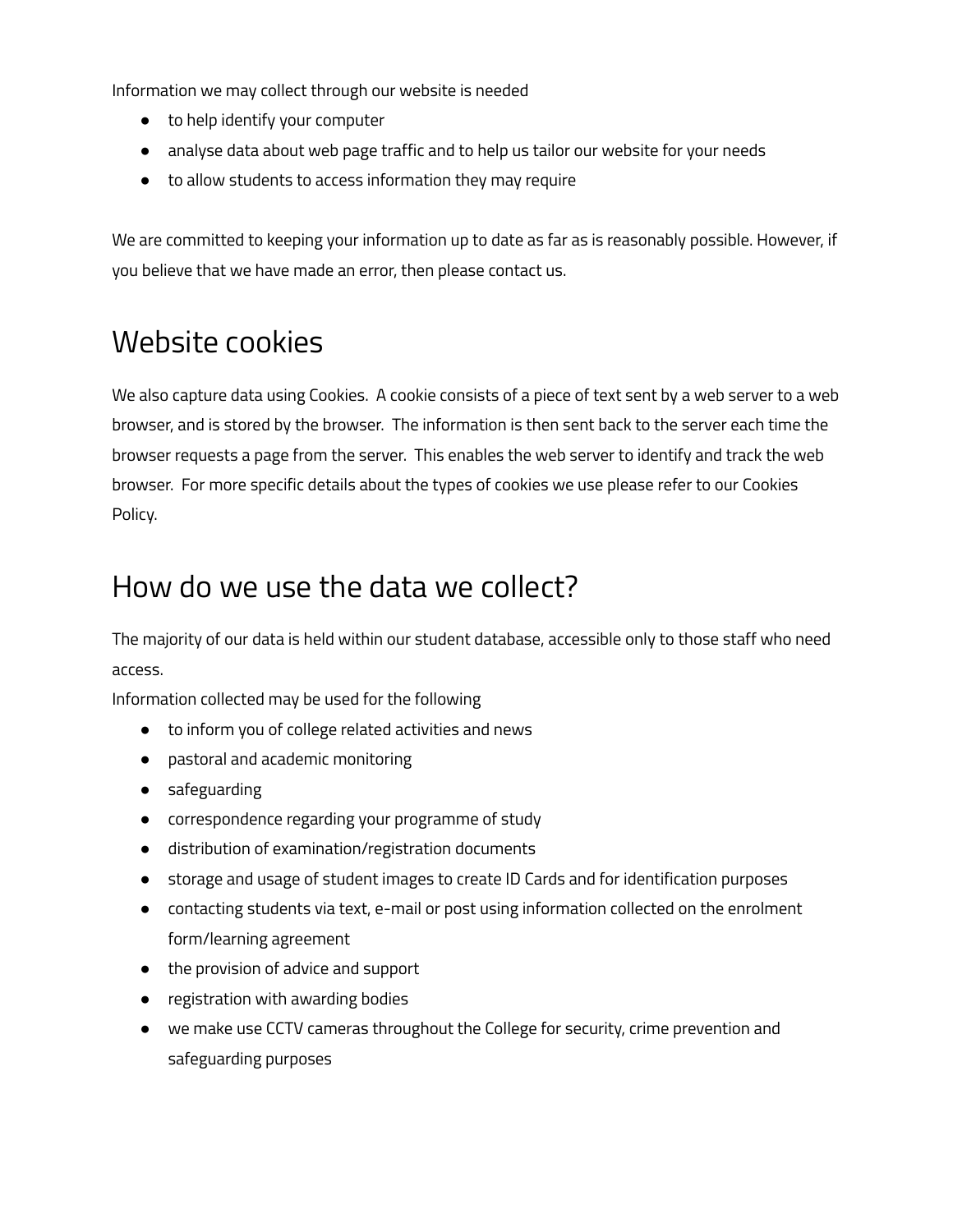- disclosing information where necessary, either with your consent or as required by law to
	- the Local Authority
	- employers (where stated on the Learning Agreement)
	- professional and statutory bodies
	- Government agencies including the Police, if deemed necessary and within the confines of legislation. In particular in relation to safeguarding of young people and vulnerable adults and others and in line with the Children's Act and FE Act
	- funding agencies
- Disclosing information on your learning status including attendance, awarding body entry and exam attendance, if you are a 16-18 year old student (at the start of your learning programme). This data will only be disclosed to the next of kin(s) (i.e. parent/guardian) details you provided at enrolment. If your next of kin/guardian details change during your time at the College, please contact us
- Marketing purposes, such as to keep you informed of College activities and services which may interest you

#### Keeping your information safe and secure

Ada is committed to keeping your personal information secure to protect it from being inappropriately or accidentally accessed, used, shared or destroyed, or lost.

In addition, we limit access to your personal information to those employees, agents, contractors and other third parties who have a business need to know. They will only process your personal information on our instructions and they are subject to a duty of confidentiality.

In order to prevent unauthorised access or disclosure, we have put in place suitable physical, electronic and managerial procedures to safeguard and secure the information we collect. We currently do not share any data outside the EEA but should we need to transfer personal information to third parties located outside the UK, we will ensure that information is protected to a level which meets the requirements of UK and European data protection regulations.

If we provide you with a login and password in order to access any of our systems, you are responsible for keeping your password and user details confidential and safe. We will never ask you for your password, never disclose it to anyone.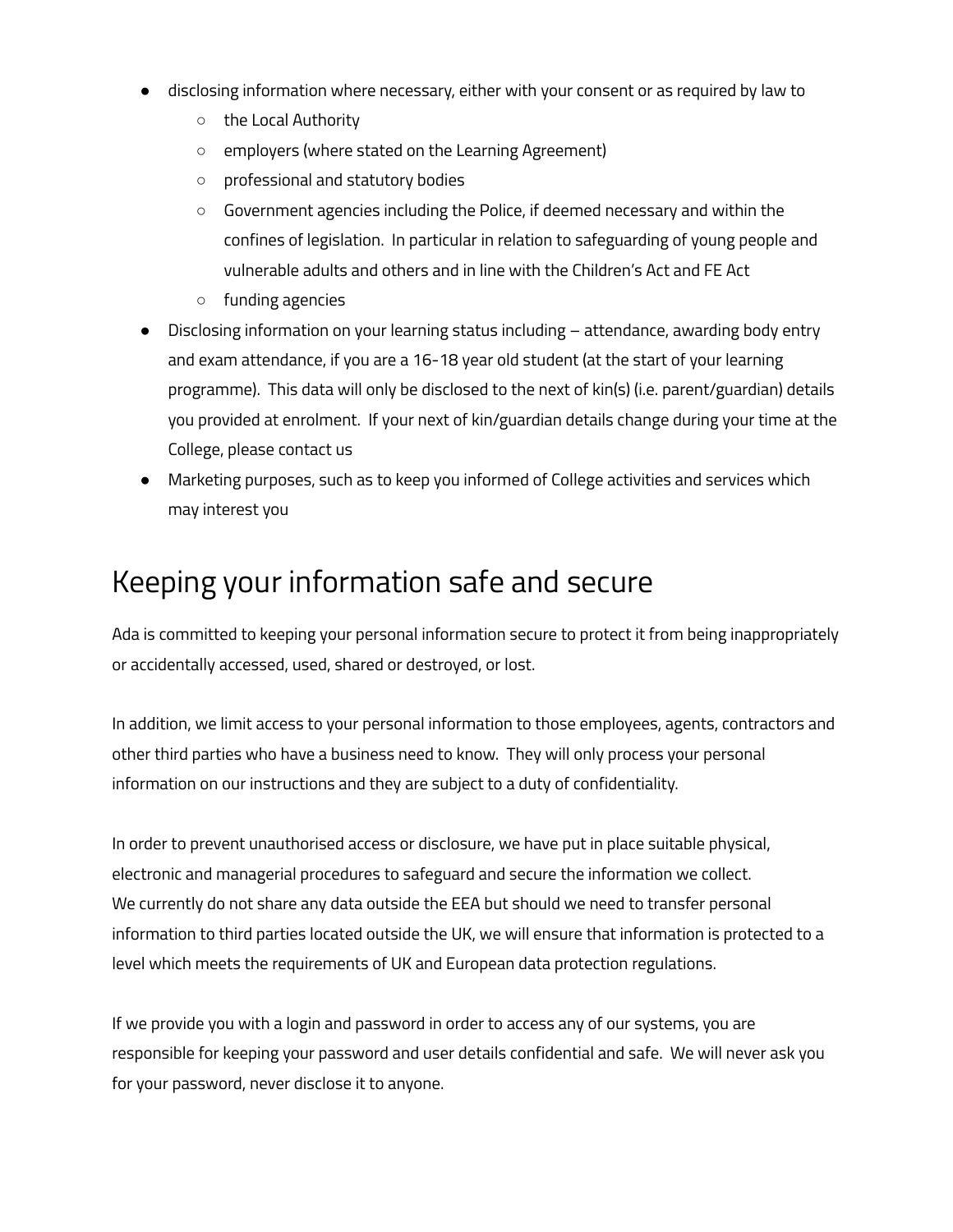# Third party access

Access to your personal information is only allowed when required by law or is required in order to fulfil our service obligations. We do not, and will never, sell or share your personal information with other third parties.

All our third-party service providers and other entities in the College are required to take appropriate security measures to protect your personal information in line with our policies. We do not allow our third-party service providers to use your personal data for their own purposes. We only permit them to process your personal data for specified purposes and in accordance with our instructions.

We use third party providers to

- ensure our IT and security measures are sufficiently robust to protect your data
- to help us manage and host events
- allow us to receive funding
- to help us promote the college or advertise forthcoming events
- organise and deliver learning activities

### Links to other websites

Our website and email newsletters and bulletins may contain links to other websites of interest.

However, you should note that we do not have any control over these other websites. Once you have used any of these links to leave our site, therefore, we cannot be responsible for the protection and privacy of any information which you provide whilst visiting these sites and such sites are not governed by this privacy statement.

### How long do we keep personal information?

We will only retain your personal information for as long as necessary to fulfil the purposes we collected it for, including for the purposes of satisfying any legal, accounting, or reporting requirements.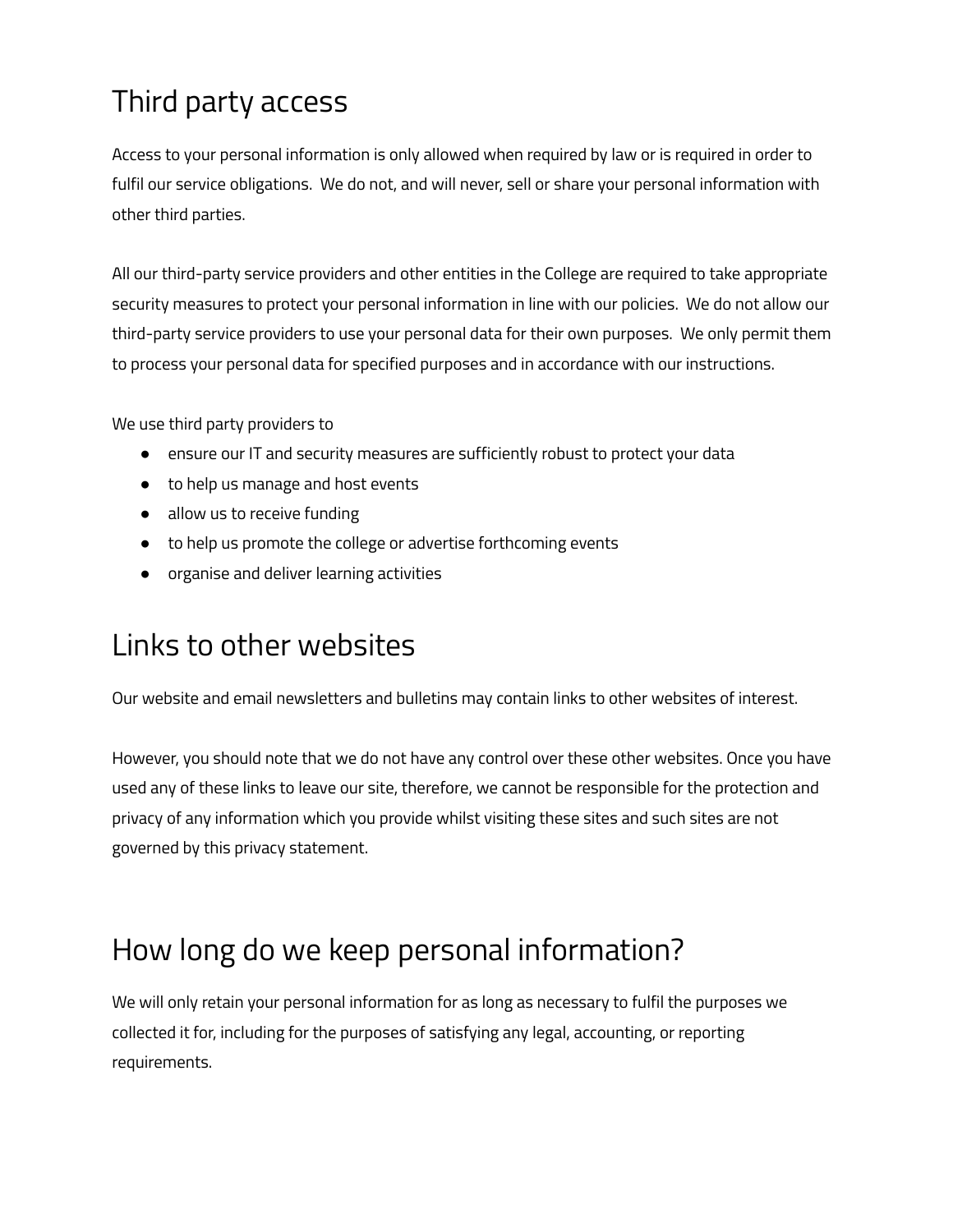For our students we are required by law to retain all the personal details we collect for as long as they remain a student and only certain personal details in line with Funding Agency requirements after they leave us.

For anyone who enquires about joining the college but does not register we will hold these personal details for a maximum of five years.

Details of retention periods for other aspects of your personal information are available in our retention policy which is available from the College Data Protection Lead (see contact details below).

To determine the appropriate retention period for personal data, we consider the amount, nature, and sensitivity of the personal data, the potential risk of harm from unauthorised use or disclosure of your personal data, the purposes for which we process your personal data and whether we can achieve those purposes through other means, and the applicable legal requirements.

In some circumstances we may anonymise your personal information so that it can no longer be associated with you, in which case we may use such information without further notice to you. Once you are no longer a student of the College we will retain and securely destroy your personal information in accordance with our data retention policy or applicable laws and regulations.

# Marketing

Ada undertakes marketing activity only as necessary to promote the college to prospective students or sponsors. This is completed for our legitimate interests and may include

- Electronic communications such as keep warm from application to enrolment, emails to event data where you have opted in
- Social Platform activity, sharing information with Facebook, Instagram, Twitter and LinkedIn
- Events to profile the college to new entrants or prospective new industry partners

Any marketing we undertake is compliant with UK and European data protection regulations and the Privacy and Electronic Communications Regulation. You have the option to opt out from such contact.